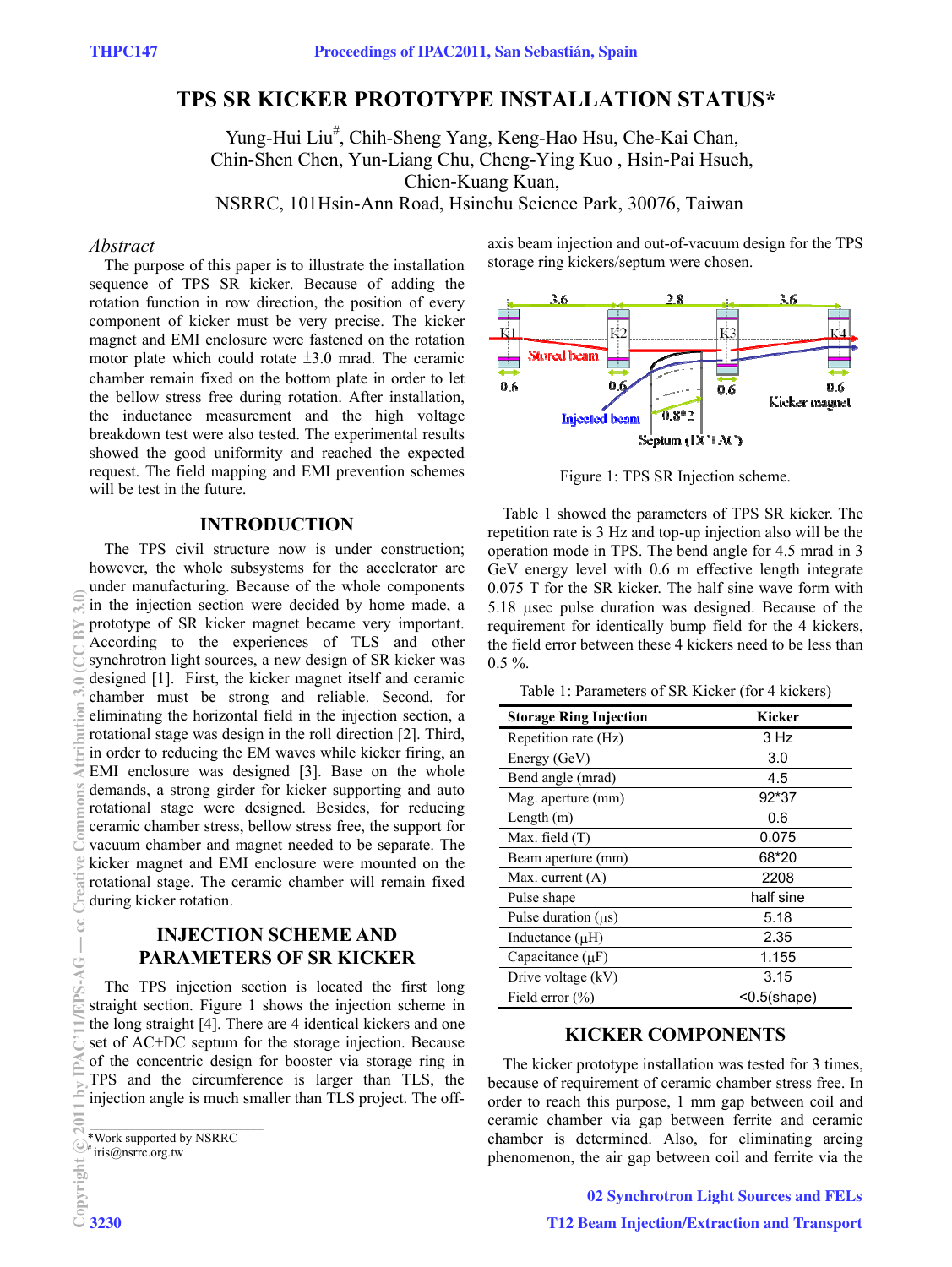gap between coil and grounding plate were set to be 5 mm. Figure 2 shows the engineering drawing for the kicker coil and ferrite. The vertical gap between ferrite is 37 mm and the horizontal gap between coil insulator (epoxy) is 92 mm. We had the experience of arcing for the injection kicker in TLS. Thus, the air gap between coil and other spices is needed.



Figure 2: TPS SR kicker coil and ferrite.

Figure 3 showed the dimension of ceramic chamber. The ceramic chamber with Ti coating was manufactured by Kyocera. The horizontal dimension for the outer size of ceramic chamber is 90 mm and the vertical dimension is 35 mm. Compare the size with magnet coil and ferrite, the gap in the top and down/ right and left is 1 mm. The purpose of this gap is for avoiding the impact between ceramic chamber and magnet while kicker rotation.



Figure 3: Kicker ceramic chamber.

#### **INSTALLATION STEPS**

After 3 times trying, the kicker girder and rotation stage needed to be alignment first. The magnet components and EMI enclosures were fixed on the top plate of rotation stage. The pin hole is the fixed position for the magnet. Once the kicker stage is fixed, the whole magnet component also will be positioning consequently. After kicker stage alignment, the ceramic chamber installation

# moved during kicker rotation, the support of ceramic chamber must be installed separately. The support of ceramic chamber is fixed on the table of girder, which is independent of kicker magnet. EMI enclosure

is the next step. Because the ceramic chamber can not be



Figure 4: Kicker prototype engineering drawing and gap between kicker magnet and ceramic chamber.

After these 2 steps, the kicker base plate ,which is made by 18 mm aluminium, is put on the rotation stage using align pin hole. Next, the ceramic chamber is just put on the ceramic support with 1 mm gap in both sides. The gap between ceramic support and kicker base plate is 1 mm showed in Fig. 4. After that, the coil and ferrite in the bottom is put on the kicker base plate. The side and top ferrites were put on the position consequently. The EMI enclosure is finally installed and the installation procedure is finished.

## **HIGH VOLTAGE BREAKDOWN AND KICKER INDUCTANCE TESTS**

The insulation effectiveness for the pulsed magnets is very important. After installation of kicker prototype, the high voltage breakdown test is necessary. The nominal operation voltage for the SR kicker is 3.15 kV in TPS and the on-axis injection for the maximum voltage is 6.73 kV. The insulation test used in this paper is CHAUVIN ARNOUX ISOL 5002, which could drive 5 kV DC voltage. The range of the resistance is up to 3000 G $\Omega$ . Although the highest voltage is not high enough for the maximum drive, the experimental results still give some reliable data. The experimental results showed a good insulation performance for the kicker prototype (> 500  $G\Omega$  under 5 kV DC voltage).

The inductance measurement for the kicker prototype was also tested. We used 2 LCR meters to confirm the inductance of the kicker, which are HP 4284A 20Hz – 1MHz precision LCR meter and WAYNE KERR 4236 LCR meter. Because of the kicker magnet behave almost

## 02 Synchrotron Light Sources and FELs

## T12 Beam Injection/Extraction and Transport 3231